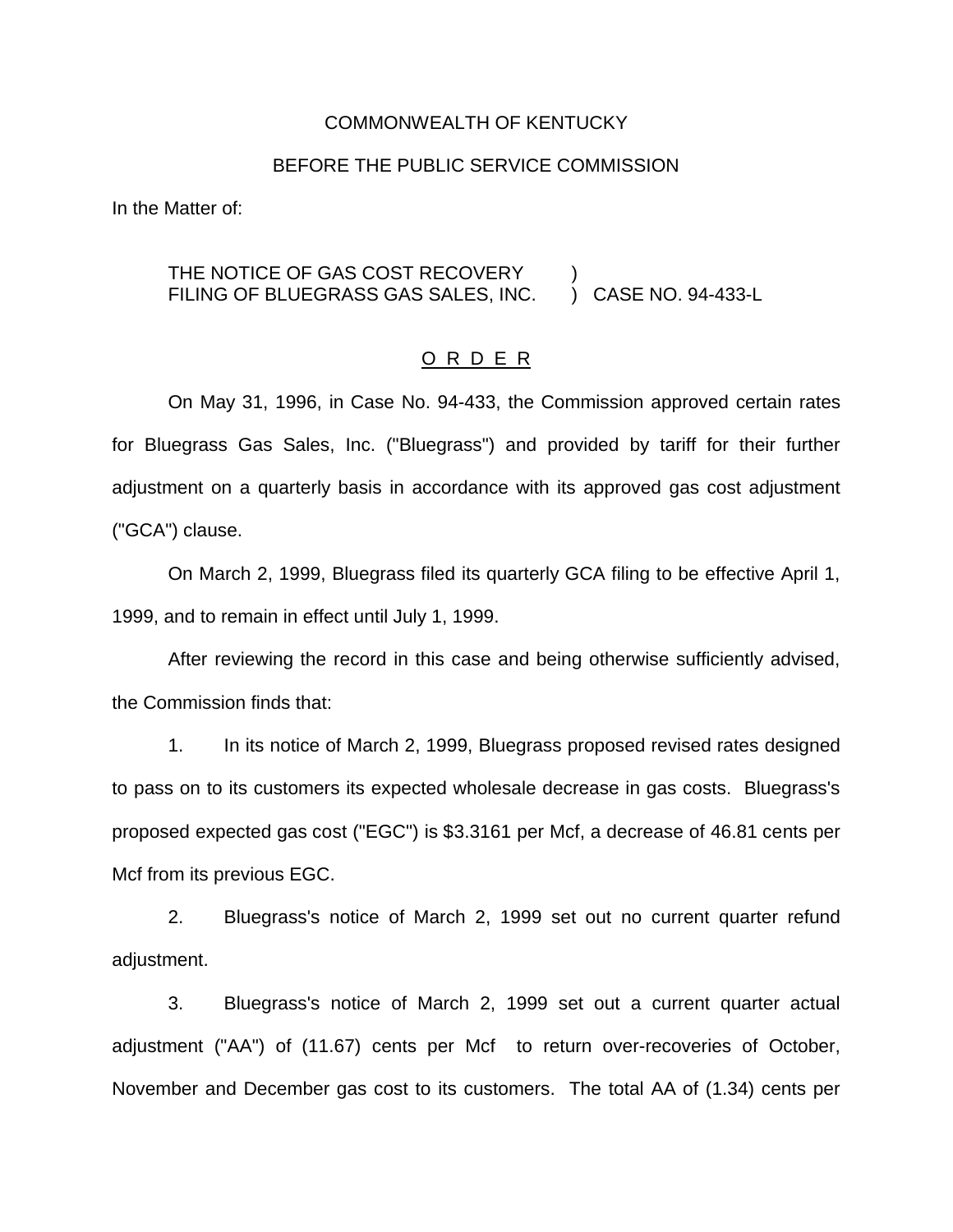Mcf includes the current as well as the previous quarter AAs, and represents a decrease of 19.15 cents per Mcf from the previous quarter total AA.

4. Bluegrass's notice of March 2, 1999 set out a proposed balance adjustment ("BA") of (.26) cent per Mcf to reconcile an over-recovery from expired AAs. In calculating its proposed total BA of (19.73) cents per Mcf, Bluegrass included the previous quarter BA of 1.54 cents per Mcf as set out by the Commission previous GCA Order. That BA component should have been (1.54) cents per Mcf, however, to collect a remaining over-recovery of \$333. The corrected current total BA of (22.81) includes the previous quarter BA at the appropriate (1.54) cents per Mcf amount. It is 2.82 cents per Mcf less than the previous quarter total BA.

5. Bluegrass's GCR is \$3.0746 per Mcf, 68.78 cents per Mcf less than the previously authorized rate of \$3.7624.

6. Bluegrass's corrected adjustment in rates contained in the Appendix to this Order is fair, just, and reasonable, in the public interest, and should be approved for service rendered on and after April 1, 1999.

IT IS THEREFORE ORDERED that:

1. The rates proposed by Bluegrass are denied.

2. The rates in the Appendix, attached hereto and incorporated herein, are fair, just, and reasonable, and are effective for service rendered on and after April 1, 1999.

3. Within 30 days of the date of this Order, Bluegrass shall file with this Commission its revised tariffs setting out the rates authorized herein.

-2-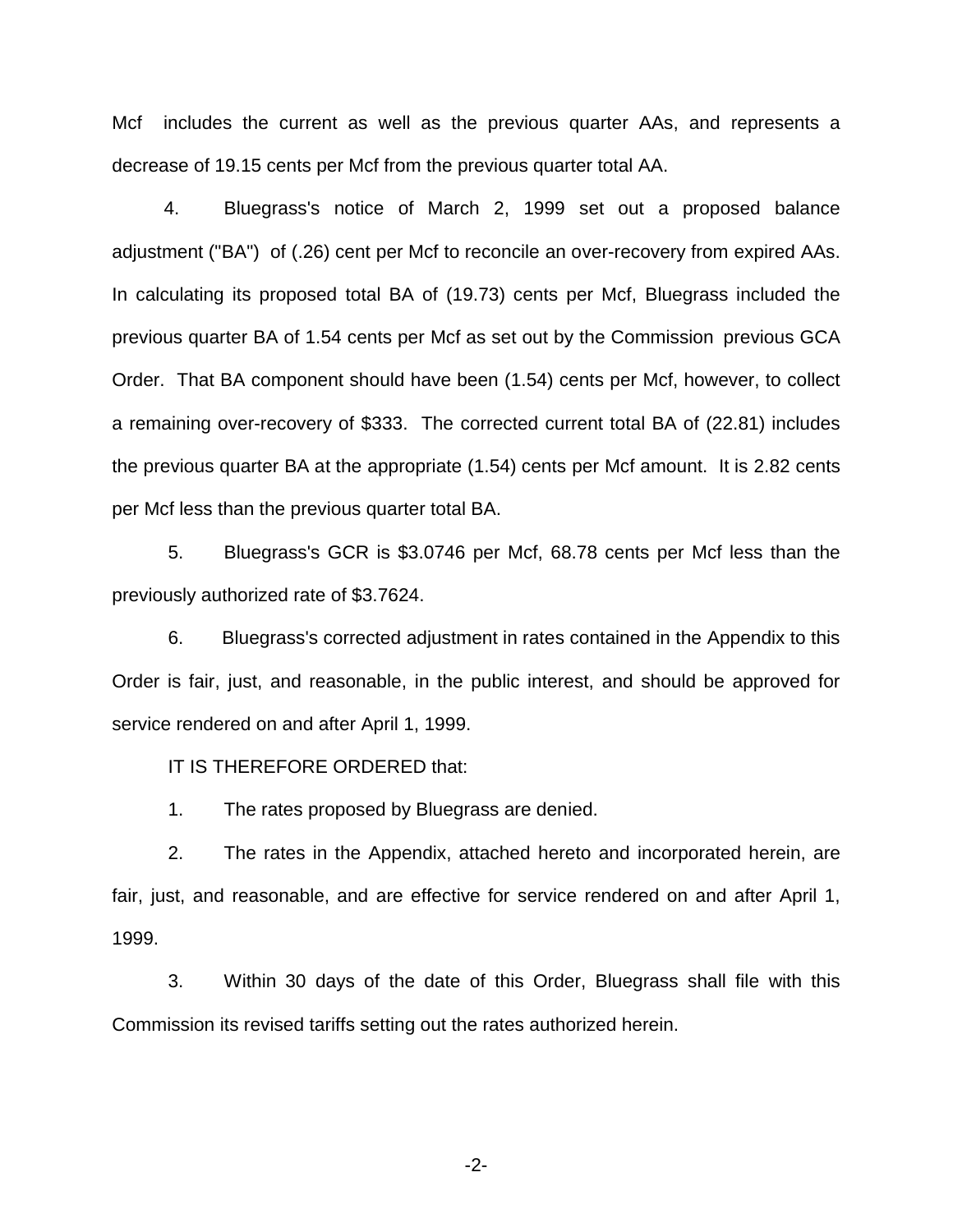Done at Frankfort, Kentucky, this 31<sup>st</sup> day of March, 1999.

By the Commission

ATTEST:

\_\_\_\_\_\_\_\_\_\_\_\_\_\_\_\_\_\_\_ Executive Director